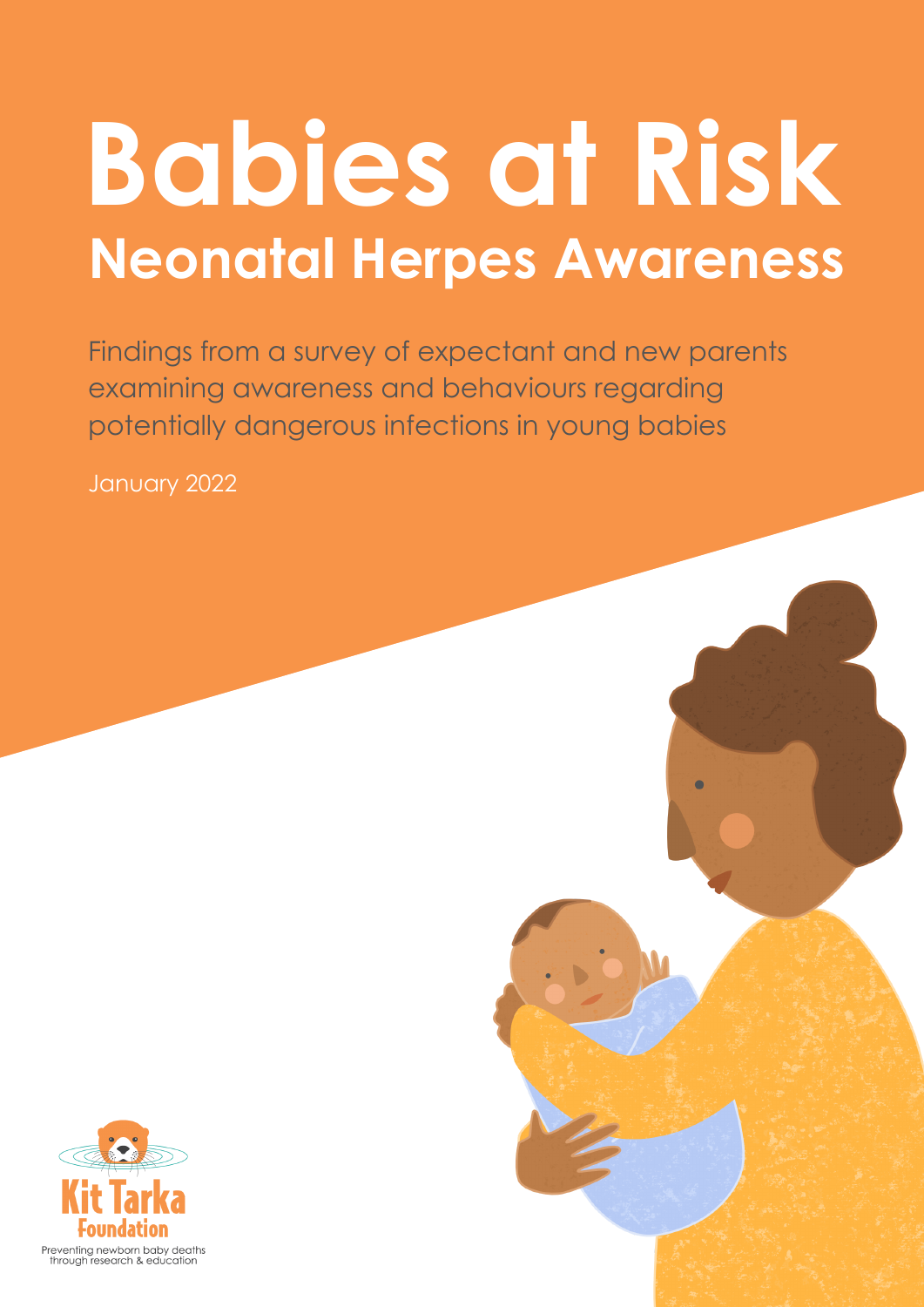# **About Kit Tarka Foundation**

Kit Tarka Foundation is a small UK charity working to prevent newborn baby deaths primarily through raising awareness of neonatal herpes, funding research, and providing advice for healthcare professionals and the general public. The charity was founded in 2018 following the death of baby Kit to a neonatal herpes infection.

# **Introduction**

Some infections which are common and usually mild in adults and older children can be very dangerous for babies. These include group B streptococcus (GBS), varicella (chicken pox) and herpes simplex virus (HSV).

Neonatal herpes simplex virus disease (also called 'neonatal herpes', or 'neonatal HSV') occurs when a newborn baby is infected with HSV. These infections are very common in adults and older children, typically causing mild symptoms such as cold sores and genital sores. Symptoms may be so mild that they go unnoticed, and most people have no symptoms at all1. HSV is much rarer in very young babies but can be extremely dangerous, leading to significant disability or even death. Prompt recognition and treatment with antiviral medication have been shown to significantly improve the outcomes of babies with this infection.

HSV can be transmitted to babies in three ways:

- 1. during delivery, through an infected birth canal;
- 2. after delivery, following direct contact with someone with an active herpes infection e.g. cold sore or herpetic whitlow (HSV infection on the finger);
- 3. before birth, via the placenta (although this is very rare).

Studies have shown that the incidence rate of neonatal HSV in the UK has been rising in recent years2,3,4

Some HSV infections in newborn babies could be prevented by avoiding exposure to active herpes infections; this may be achieved through improved hygiene measures (such as handwashing) and not kissing babies who are not your own.

Kit Tarka Foundation carried out a survey of expectant and new parents between September and November 2021, during the Covid-19 pandemic. The survey examined parental awareness of potentially dangerous infections in babies and looked at current behaviours related to this.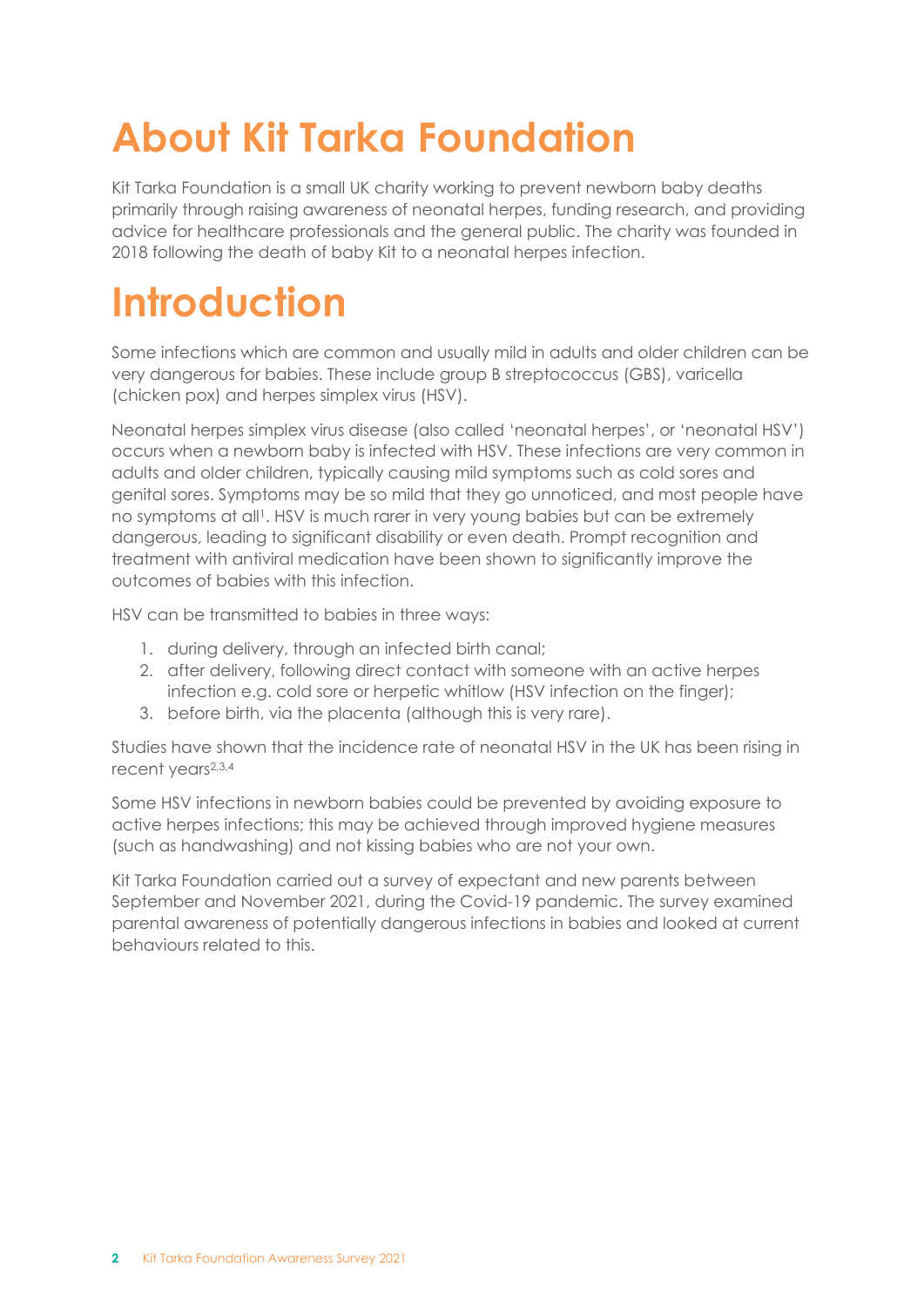# **About the survey**

The survey was designed by Kit Tarka Foundation and created using the SurveyMonkey portal. It was shared by the National Childbirth Trust (NCT), Bounty and National Maternity Voices on social media channels and with recipients of their email newsletters. Expectant parents and those with a baby under 1 year of age were invited to participate in the survey. Responses were anonymous with no identifiable data collected. Those who completed the survey were offered the opportunity to be entered into a prize draw to win a £100 voucher.

1,529 completed questionnaires were returned. Of these, 18 (1.2%) were completed by non-birthing parents. This report analyses the responses of the 1,511 questionnaires completed by pregnant people and birthing parents only.

At the time of the survey, 562 of these respondents (37%) were pregnant and 949 (63%) were the mother or birthing parent of a baby under 1 year old. 82% of parents described their ethnic group as White and 18% were parents from Black, Asian, mixed or minority ethnic backgrounds. <1% chose not to answer this question.

1,501 (99%) of respondents identified as female (including transgender women), 2 identified as male (including transgender men), 2 as non-binary and 6 preferred not to say. Note, for simplicity of language in the remainder of the report, we will use the terms 'mothers', 'mums' and 'pregnant women' but this should be taken to include all birthing parents and pregnant people.

Respondents were invited to participate through pregnancy and parenting platforms, suggesting a certain level of engagement with pregnancy and parenting issues and possibly better knowledge of these issues. 1,195 (79%) of respondents said they had completed a college or university education or higher compared to 42% of the general UK population<sup>5</sup>.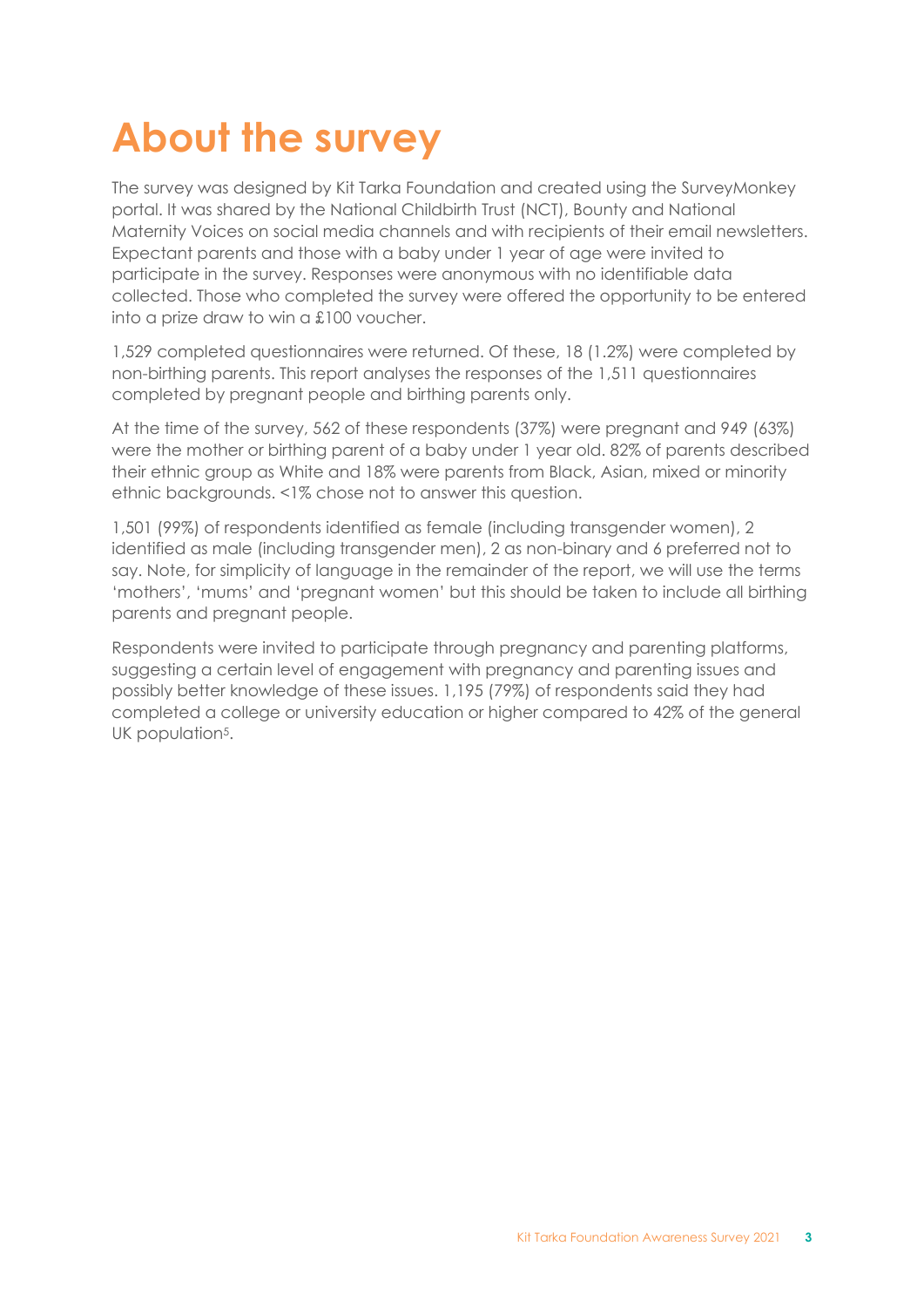# **Key findings**

### **Sources of knowledge - where participants usually get information about pregnancy and/or newborn health**

Participants were asked to indicate from a list where they usually obtained information about pregnancy and/or newborn health. The most common responses were: midwife (78%); friends and family (66%); and websites (60%). The most common websites cited were the NHS website and Bounty.

### **Hygiene and behaviour around young babies**

Participants were asked how they would respond to others coming into close contact with their newborn or very young baby (less than 3 months of age).

#### **People they don't know well touching their baby**

When asked whether they would allow people they don't know well to touch their baby, 17% of respondents said they would allow it without asking them to wash their hands first. 87% of these said they would do so 'reluctantly'. 16% of mothers of babies between 3 and 12 months told us they had not experienced anyone they didn't know well touching or requesting to touch their baby and 59% of these specifically mentioned Covid or lockdown in their comments. Conversely, we also had some comments from mothers who had experienced people touching their babies against their will.

Some people (strangers out in public) would come up and touch my daughter *before I even had the chance to say no!*

**Mother of a baby aged between 3 and 6 months, Wales, 2021**

#### **People they do know well holding their baby**

 $\epsilon$ 

14% of pregnant women said they would allow people they know well to hold their baby without asking them to wash their hands. This rose to 46% for mothers of babies who had been born, perhaps indicating a difference between intention and lived experience. 38% of respondents said they would allow it after asking them to wash their hands. 2% of respondents commented on the impact of Covid e.g. asking for a negative lateral flow test before visiting.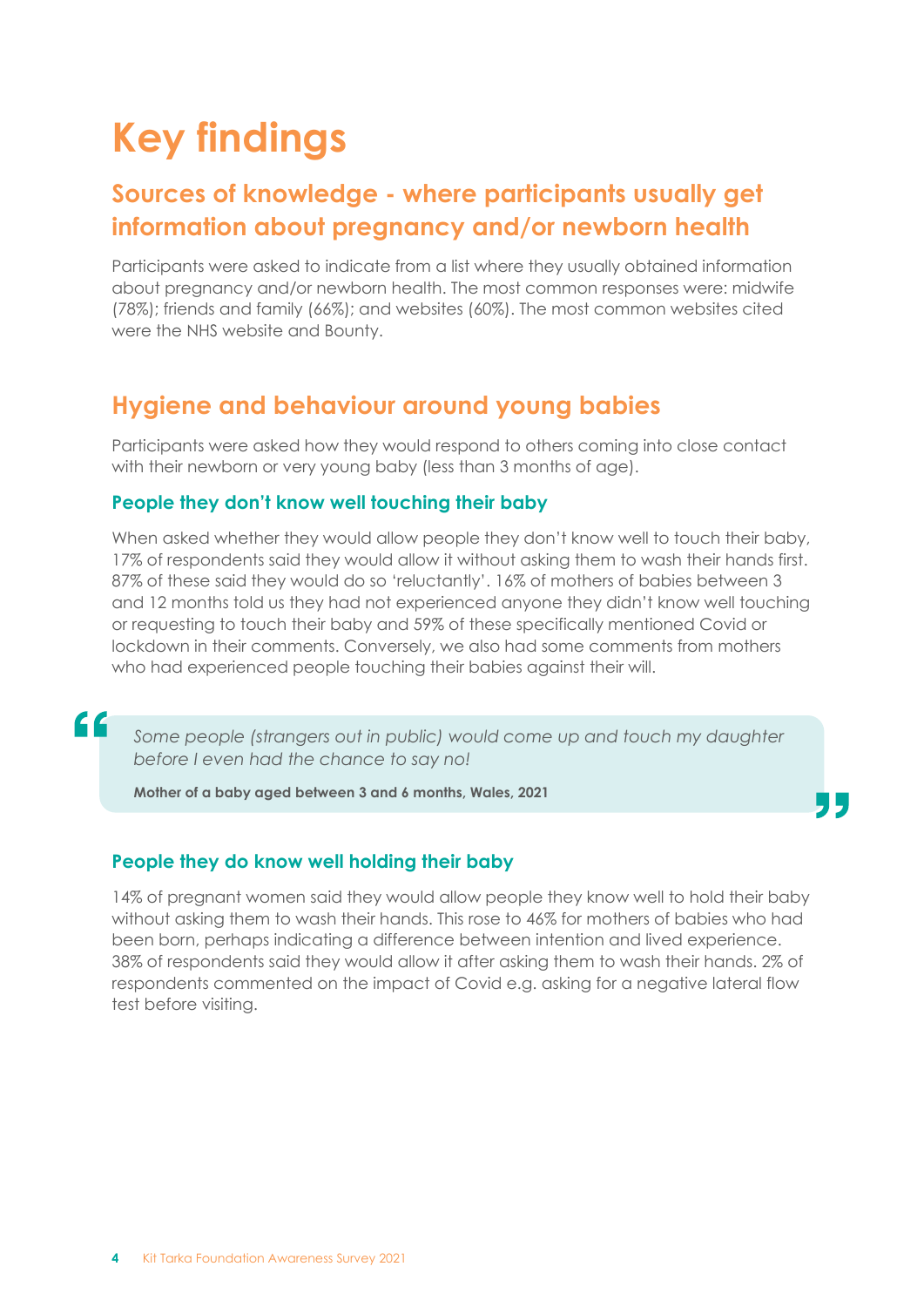#### **People they do know well kissing their baby**

45% of respondents said they would allow people they know well or members of their family not living with them to kiss their baby. 52% of these said it would be or was allowed 'reluctantly'. 39% said they would not allow it all. Several people said they would allow kissing from grandparents or close family, but nobody else. We received some comments from people who had experienced friends and family kissing their baby but weren't comfortable with it.

*"They do it without asking which I wish they wouldn't! I would say no."*

**Mother of a baby aged between 0 and 3 months, UK, 2021**

"

Some mothers with babies born at the peak of the pandemic mentioned that lockdown restrictions had meant that the issue never arose. Others said they would allow kisses on the head or cheek only, not on the lips. This may reduce the risk of transmission of HSV but not eliminate it entirely.

### **Behaviour if experiencing cold sores or blisters**

The risk of postnatal transmission of HSV is highest following contact with an active herpes infection, such as a cold sore or herpetic whitlow. Infection can be passed on directly (for example, by a kiss) or indirectly (for example, by touching an area with an active infection and then immediately touching the baby). It can also be spread during breastfeeding if the mother has HSV lesions on the breast or nipple.

#### **What parents would do if they had a cold sore when their baby is under three months old**

We were pleased to see that 82% of expectant or new mums knew to stop kissing their baby if they had a cold sore. However only 32% said they would cover up the cold sore, which could make transmission much less likely. Only 28% said they would take all three steps we advise which are to cover up the cold sore, stop kissing their baby and treat the cold sore with antiviral cream.

#### **What breastfeeding mothers would do if they noticed a blister or lesion on their nipple**

Of the mothers who breastfed, 18% said they would continue breastfeeding from both breasts if they noticed a blister. 76% of pregnant women said they would 'definitely' contact a health professional, but this dropped to 66% for mothers whose babies had been born. Only 41% said they would stop breastfeeding from one or both breasts *and* seek advice from a health professional.

JL.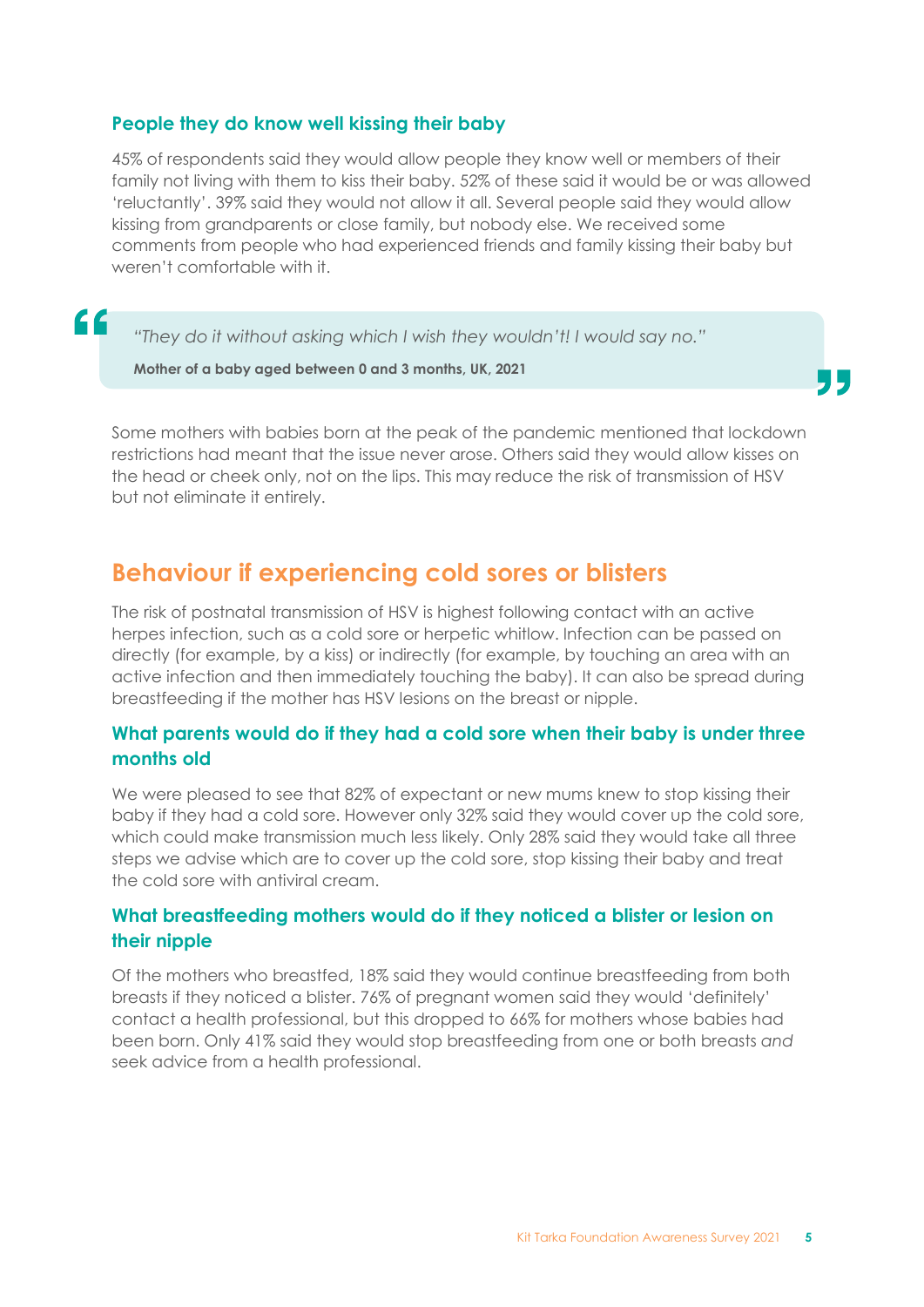### **Knowledge of infections which could be dangerous for an unborn or newborn baby**

**59% of respondents were not aware that herpes could be 'extremely dangerous' for young babies.** Awareness of other dangerous infections, including Group B Streptococcus, rubella and toxoplasmosis was slightly better.

#### **Knowledge of herpes**

Respondents were asked what proportion of the UK population they thought carried the herpes virus, selecting from a list of possible answers. Just over one third gave the correct answer of 70%6. 59% of respondents thought that only half, or less than half, of the UK population carried HSV.

A large proportion (92%) of respondents were aware that cold sores are a symptom of herpes infection. Awareness of asymptomatic carriage (infection without any symptoms, such as cold sores or blisters) was 93%. 21% of respondents did not know that the herpes virus lasts for life after the initial infection, with 11% thinking it goes after a month or less.

Although most respondents knew that the herpes virus can be spread through sexual intercourse (91%) or oral sex (92%) not as many (67%) knew it could also be spread indirectly through touch. Although transmission of HSV is most likely when symptoms such as cold sores or ulcers are present, the virus can 'shed' at any time, even in the absence of symptoms. 36% of respondents were not aware of this. **As 70% of the UK population carry HSV, most of whom will have very mild or no symptoms, it is essential that** *everyone* **exercises caution around young babies by practicing appropriate hygiene measures.**

### **Information given in pregnancy**

The survey found that only 15% of respondents knew they had been asked about their history of herpes infections by any health professionals during their pregnancy, and 43% did not recall being asked about sexually transmitted infections at all. Of the 88 respondents who knew they had a genital herpes infection, 48% said it was not discussed with a health professional during their pregnancy, and 41% said they had to raise the issue with a healthcare professional (rather than being asked about it). This is relevant as not all individuals may be forthcoming with this type of information due to the perceived social stigma around STIs. 6% of respondents reported having a history of genital herpes infection, compared to the UK rate of 23%7 for HSV-2 in adults.

The risk of HSV transmission during delivery of the baby increases if genital herpes infections occur during the third trimester. The risk is particularly high if the mother has never had genital herpes before (this is called a 'primary infection'). In these circumstances, a caesarean section may be offered to minimise the risk of transmission to the baby. Recurrent infections may be treated with oral antiviral medications8. 40% of respondents did not know that catching genital herpes during pregnancy could be dangerous for their baby and 48% said they did not know or weren't sure that they should avoid sexual activity in the third trimester if their partner develops signs of genital herpes.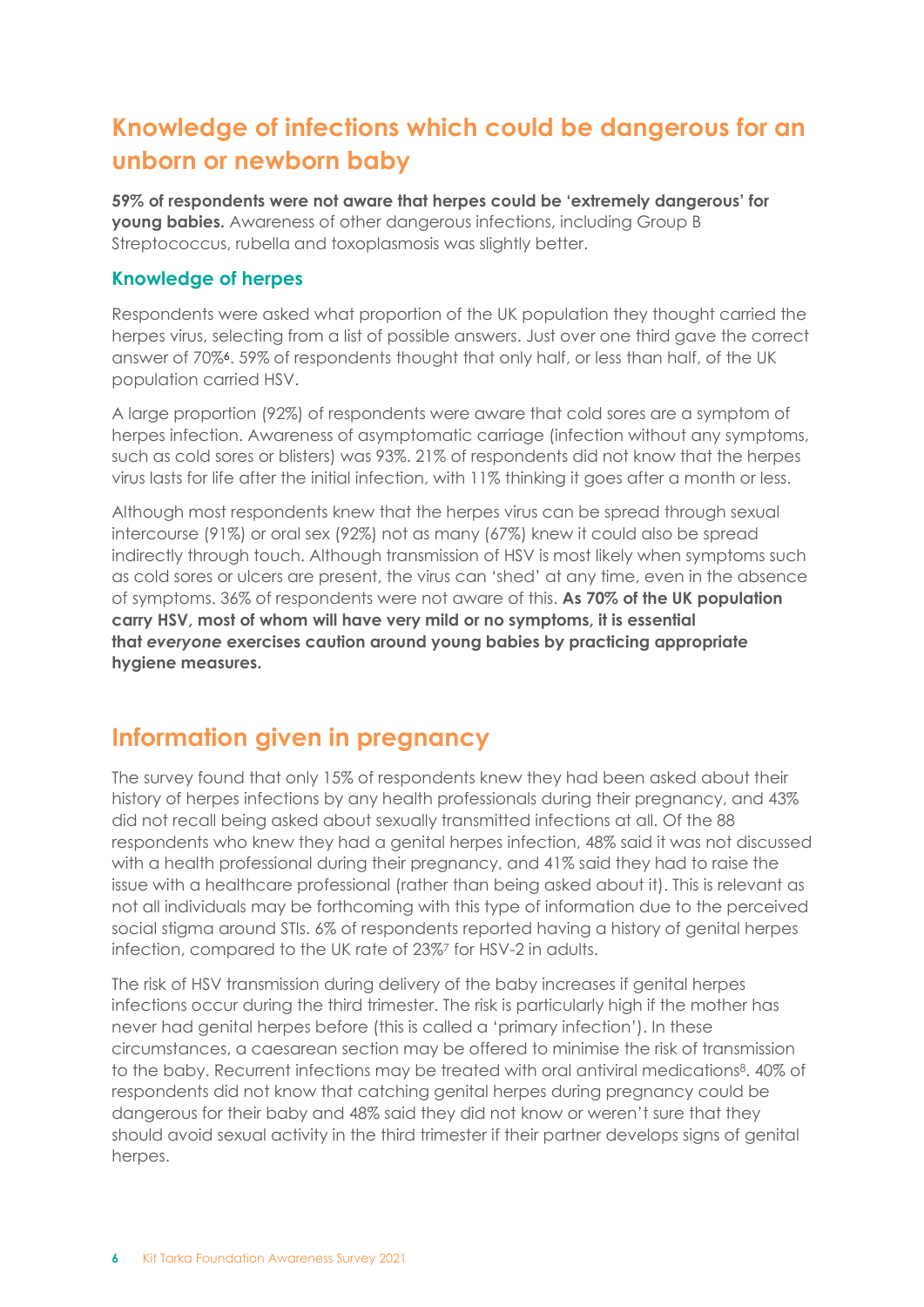# **Conclusions and recommendations Key points**

- Young babies are particularly susceptible to infections, yet more than 1 in 6 mothers and birthing parents surveyed would allow a person that they did not know well to touch their baby without first washing their hands. A third of parents said they would *not* ask family and friends to wash their hands before holding their very young baby.
- Despite increased public awareness of infection control practices during the **2** COVID-19 pandemic, almost half of the mothers and birthing parents surveyed stated that they would allow friends and family to kiss their very young baby. This figure may have been even higher prior to the pandemic. As part of the open responses in the survey, numerous parents reported that their babies had been kissed by friends or family members without consent being given. Responses suggested that some parents were aware of the potential risks of spreading infection but did not feel comfortable or able to ask others to change their behaviour.
- 

 $\overline{4}$ 

Most parents were aware that they should avoid kissing their baby should they develop a cold sore, but fewer knew that covering the cold sore and treating it with antiviral cream could further reduce the risk of HSV transmission.

- Blisters on a breast or nipple can indicate an HSV infection, yet most breastfeeding mothers and birthing parents were not aware they should stop breastfeeding from the infected breast and seek professional advice should they experience this.
- $\sqrt{5}$

 $6<sup>1</sup>$ 

**Almost 6 in 10 parents did not know that herpes infections in young babies can be extremely dangerous**. This is concerning as herpes infections are extremely common amongst the general public (70%).

Advice from health professionals on herpes infections during pregnancy was lacking; almost half of women and birthing parents with a known genital herpes infection received no information on this from their midwife or doctor. Only 15% of respondents were asked about previous genital herpes infections.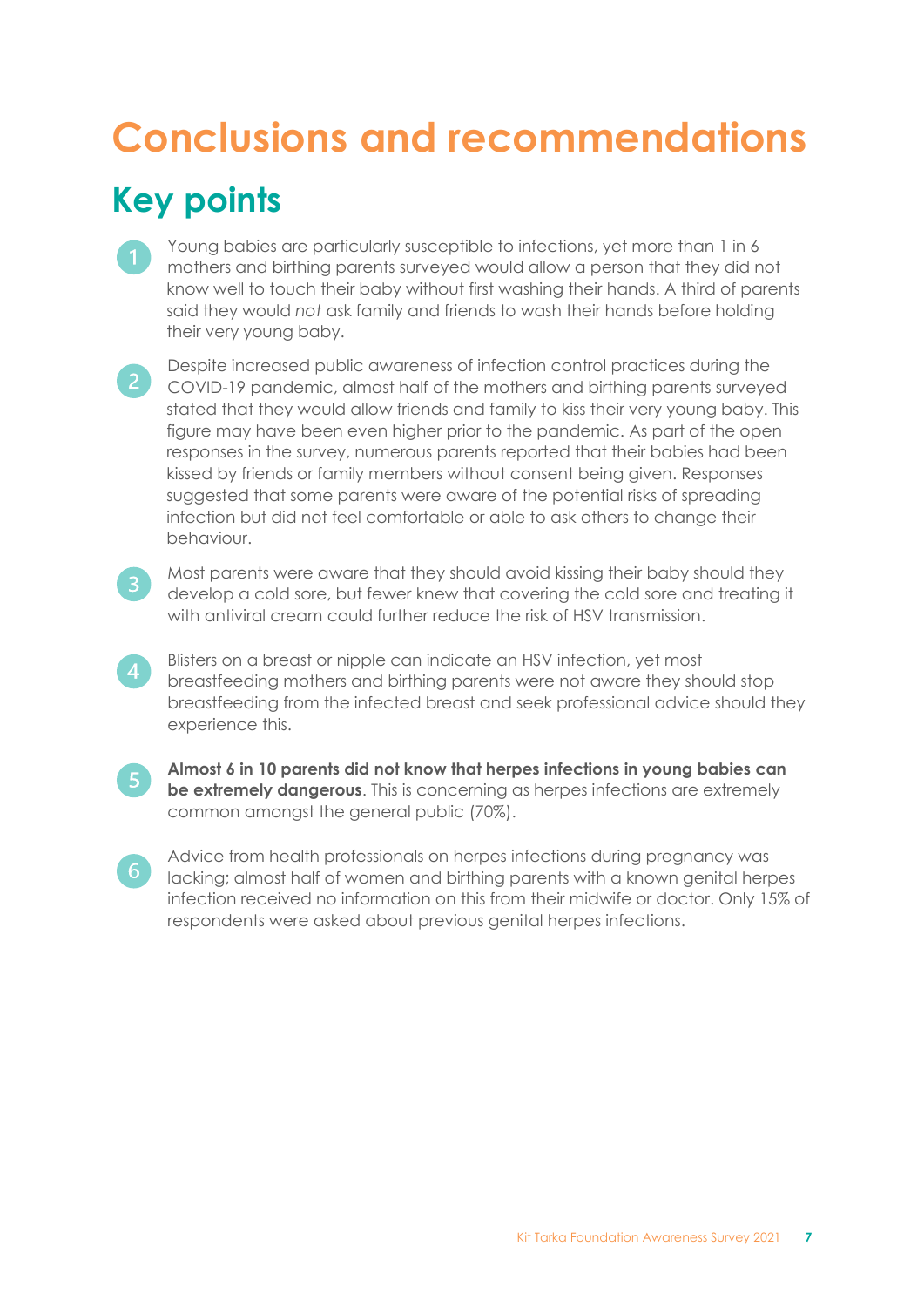# **Recommendations**

Public health campaigns are needed to raise awareness of the dangers of cold sores to newborn babies, and the importance of good hygiene when visiting very young babies.



Expectant and new parents reported that midwives were their most commonly used source of information. Professionals working in maternity services should receive specific training on:

- herpes infections in pregnancy and, in particular, the risks associated with primary genital herpes infections in late pregnancy;
- how to reduce the risk of postnatal transmission of herpes infections.

All pregnant women and birthing people should be specifically asked about their  $\overline{3}$ history of genital herpes infection at their first midwife appointment (booking appointment). They should be advised at booking to contact their midwife or GP should they develop any symptoms of herpes during their pregnancy.



All health professionals (including GPs, pharmacists and dentists) seeing patients with new or recurrent cold sores or blisters should receive training about the risks of HSV to newborn babies, so that they are able to provide accurate advice on reducing transmission.